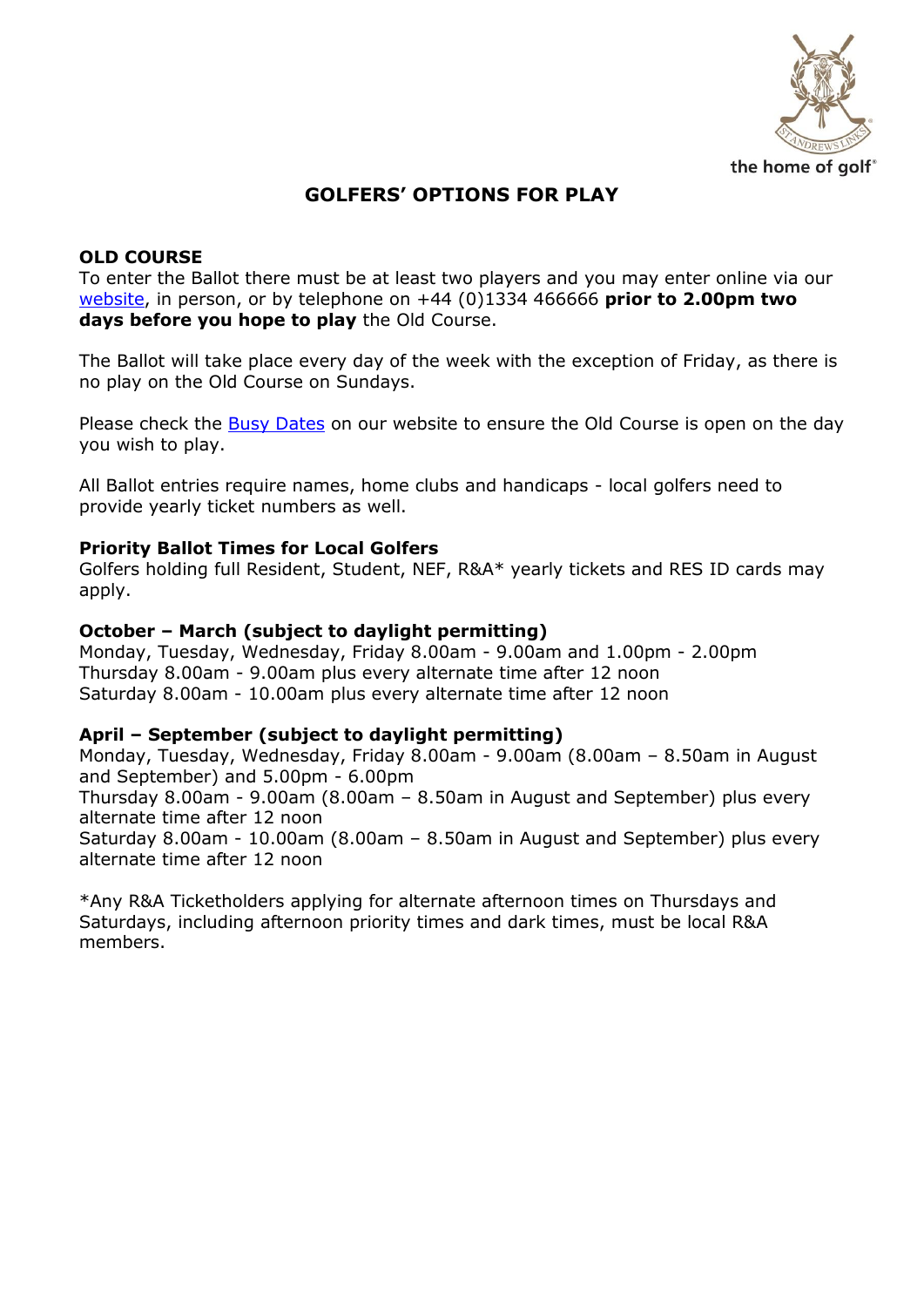# **NEW COURSE**



Predominantly a first come – first served course, but golfers should note that  $R\&$ members have the right to claim every alternate tee-time, except on Sundays and when the Club has times on The Old Course reserved exclusively for its members for two hours a day in August and three hours a day in September. By agreement, the R&A also do not use their rights when local clubs are holding significant competitions.

Locals have priority between 5.00pm – 6.00pm every day when daylight permits. (To qualify, golfers must hold Resident, Student or NEF yearly tickets).

### **JUBILEE COURSE**

Priority is given to Yearly Ticketholders to book the following times (when daylight permits):

#### *November – March*

8.00am - 9.28am 11.28am - 12.24pm

#### *April – October*

8.00am - 9.28am 1.28pm - 2.24pm

Approx. half of the above tee times are available to book from 7.00pm EIGHT days ahead of play via our Online booking portal, with the remainder being available by telephone (01334 466666) from 9.00am SEVEN days ahead of play.

In addition to this, some additional tee times will be available to Yearly Ticketholders ONLY at 7.00pm TWO days ahead of play via our Online booking portal.

At 9.00am the day before play, any available tee times may be booked by Yearly Ticketholders or Visitors by phone on 01334 466666 on a first-come, first-served basis with no priority given.

#### **EDEN COURSE**

Priority is given to Yearly Ticketholders to book the following times (when daylight permits):

7.04am – 8.24am

Approx. half of the above tee times are available to book from 7.00pm EIGHT days ahead of play via our Online booking portal, with the remainder being available by telephone (01334 466666) from 9.00am SEVEN days ahead of play.

In addition to this, some additional tee times will be available to Yearly Ticketholders ONLY at 7.00pm TWO days ahead of play via our Online booking portal.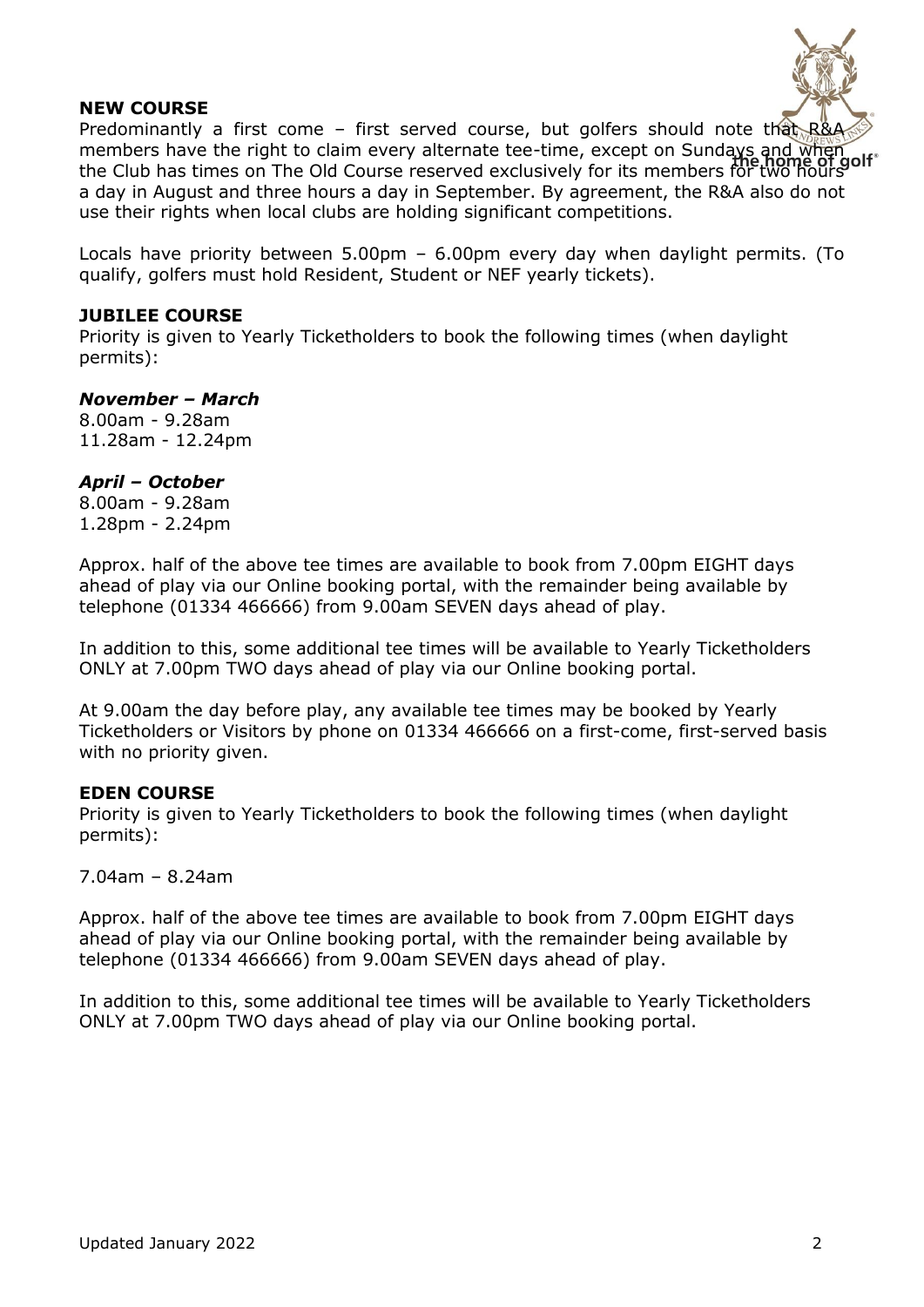

#### **STRATHTYRUM COURSE**

Priority is given to Yearly Ticketholders to book the following times (when daylight permits):

8.32am – 10.00am 1.28pm – 2.24pm

Approx. half of the above tee times are available to book from 7.00pm EIGHT days ahead of play via our Online booking portal, with the remainder being available by telephone (01334 466666) from 9.00am SEVEN days ahead of play.

In addition to this, some additional tee times will be available to Yearly Ticketholders ONLY at 7.00pm TWO days ahead of play via our Online booking portal.

At 9.00am the day before play, any available tee times may be booked by Yearly Ticketholders or Visitors by phone on 01334 466666 on a first-come, first-served basis with no priority given.

# **BALGOVE COURSE**

Priority times will be available for all Yearly Ticketholders to book via our Online booking portal from 7.00 pm, TWO days ahead of play, with the remainder by telephone from 09.00 am, ONE day ahead of play.

#### **THE CASTLE COURSE**

Priority is given to Yearly Ticketholders to book the following times (when daylight permits):

#### *March*

7.30am – 9.00am 12.40pm - 1.40pm

#### *April, September and October*

7.30am – 9.00am\*\* 1.00pm - 2.00pm 4.00pm - 5.30pm

# *May – August*

7.00am - 8.30am\*\* 1.00pm - 2.00pm 4.00pm – 5.30pm

#### *November*

8.00am - 8.40am 11.00am - 12.00pm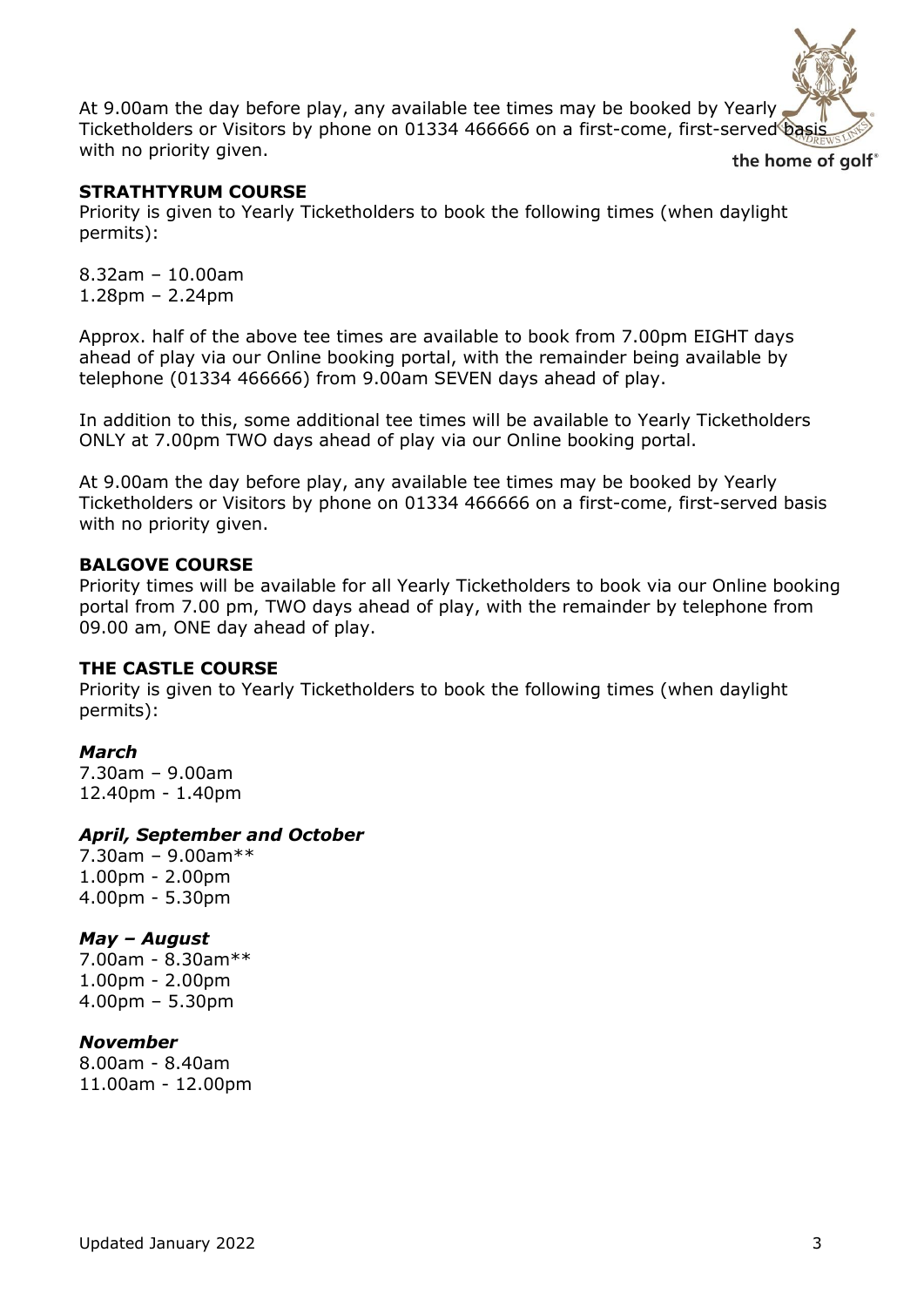Approx. half of the above tee times are available to book from 7.00pm EIGHT days ahead of play via our Online booking portal, with the remainder being available by telephone (01334 466666) from 9.00am SEVEN days ahead of play.



In addition to this, some additional tee times will be available to Yearly Ticketholders ONLY at 7.00pm TWO days ahead of play via our Online booking portal.

At 9.00am the day before play, any available tee times may be booked by Yearly Ticketholders or Visitors by phone on 01334 466666 on a first-come, first-served basis with no priority given.

\*\*With the exception of The Castle Course maintenance days when these times will be 9.00am - 9.50am. Please see our [Busy Dates](https://www.standrews.com/play/busy-dates) for Castle Course maintenance dates.

# **HOW TO RESERVE YOUR TEE-TIME**

**[Online booking Portal](https://www.standrews.com/Online-Services/Book-Online)** – EIGHT and TWO days in advance.

**By telephone** – SEVEN and ONE day(s) in advance on 01334 466666.

At present, only the Old Course ballot requires a minimum of two golfers, with all other courses available for single golfers to reserve a tee time.

# **OTHER OPTIONS**

# **Guest Reservations - Using Concessions**

Guests may be introduced on the courses and days of the week, which your Yearly Ticket entitles you to play, e.g. Restricted-5 Day ticketholders would only be allowed to introduce a guest from Monday to Friday on any course other than the Old or The Castle.

The Yearly Ticketholder must play with their guests and may take a maximum of three guests at any one time.

*Exception*: Restricted ticketholders will be able to use their points to introduce guests when playing the two £10 rounds to which they are entitled at The Castle Course. Restricted-5 Day ticketholders can use their £10 rounds on The Castle Course over seven days.

These guest concession reservations are subject to the Yearly Ticketholder having sufficient guest points and payment of the appropriate Guest concession fee.

For Old, New, Jubilee, Eden and Balgove Courses payment is made at the Starter's Box.

For Strathtyrum and Castle Courses payment is made at the appropriate Clubhouse.

If a Yearly Ticketholder secures a local priority time on any course, guests may play with the Yearly Ticketholder (for Old Course please see 'Local Ballot Process' on our website for further details of replacements and additions).